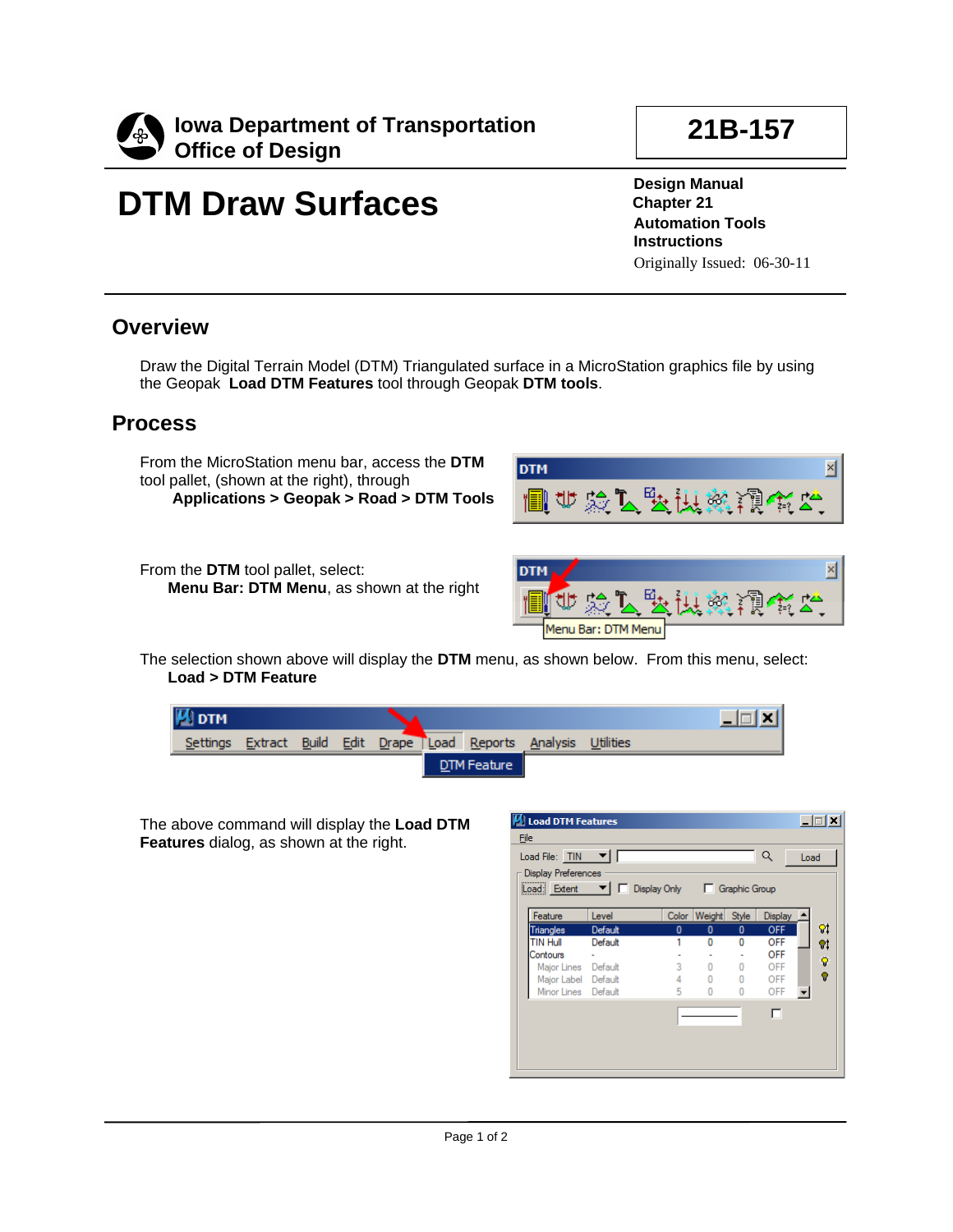In the **Load DTM Features** dialog, select:

**Load File: TIN**, (red oval at right), then *click* the browse icon (red arrow) to display the **Open TIN File:** dialog, (blue arrow), then locate the appropriate existing ground ".tin" file. When located, load the file by selecting (highlighting) it, and *clicking* the **Open** button.



In the **Display Preferences** area: Select: **Load: Extent** (red oval) Check ( $\boxtimes$ ): **Graphic Group** (blue oval)

More settings In the **Load DTM Features** dialog:

Select the "**Item On**" light bulb (green oval)

(This will activate the Triangles Feature to the **ON** setting.)

Highlight the **Triangles** feature (red arrow)

*Double-Click* the "Set Feature" dialog option, (shown by the blue arrow at the right).

This will open the **Set Feature** dialog and provide the opportunity to set the symbology for the drawn triangles, such as level, color, style, and weight.

Change settings as desired and *click* the **OK** button to activate.

When finished select 'OK' and then select 'Load' in the 'Load DTM Features' dialog box to draw the surface triangles.



The end result may resemble the following graphic: